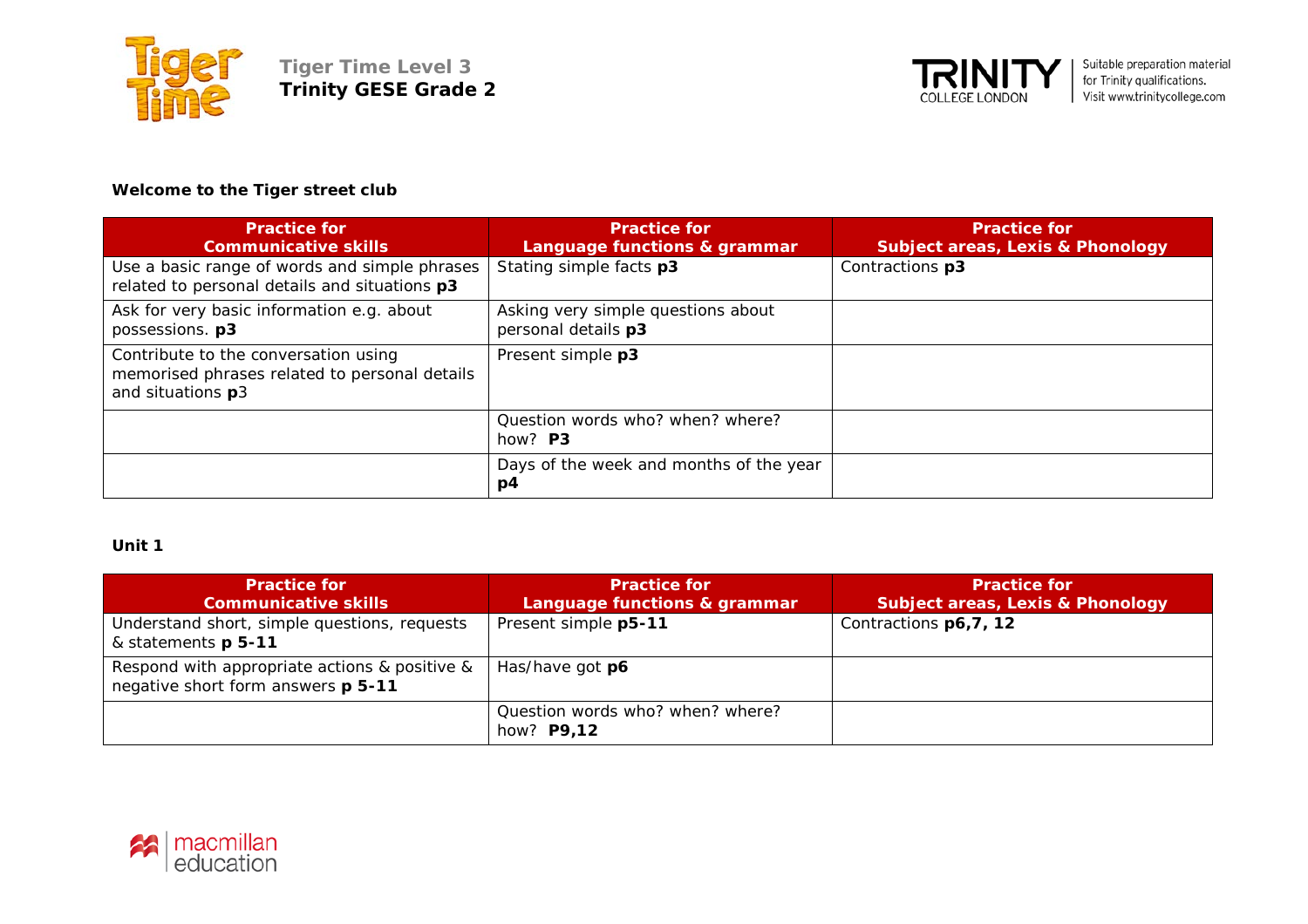



# **Unit 2**

| <b>Practice for</b><br><b>Communicative skills</b>                                                          | <b>Practice for</b><br>Language functions & grammar                                              | <b>Practice for</b><br><b>Subject areas, Lexis &amp; Phonology</b> |
|-------------------------------------------------------------------------------------------------------------|--------------------------------------------------------------------------------------------------|--------------------------------------------------------------------|
| Use a basic range of words and simple phrases<br>related to personal details and situations<br>p14,15,16,17 | Describing people, animals, objects and<br>places very simply p13, 14,<br>15, 16, 17, 18, 19, 20 | Contractions p14,15,16,17,18,19,20                                 |
|                                                                                                             | Has/have got p15,16,17,18,20                                                                     |                                                                    |
|                                                                                                             | Question words p15,18,19,20                                                                      |                                                                    |

#### **Unit 3**

| <b>Practice for</b>                                                                    | <b>Practice for</b>                        | <b>Practice for</b>                         |
|----------------------------------------------------------------------------------------|--------------------------------------------|---------------------------------------------|
| <b>Communicative skills</b>                                                            | Language functions & grammar               | <b>Subject areas, Lexis &amp; Phonology</b> |
| Respond with appropriate actions & positive<br>& negative short form answers p21,22,22 | Stating simple facts p21,22,23, 24, 25, 28 | Contractions p22,23,24,28                   |

### **Unit 4**

| <b>Practice for</b><br><b>Communicative skills</b>                                                     | <b>Practice for</b><br>Language functions & grammar | <b>Practice for</b><br><b>Subject areas, Lexis &amp; Phonology</b> |
|--------------------------------------------------------------------------------------------------------|-----------------------------------------------------|--------------------------------------------------------------------|
| Use a basic range of words and simple<br>phrases related to personal details and<br>situations p32, 36 | Question words p 31                                 | Contractions p30, 32, 33, 36                                       |
|                                                                                                        | Has/have got <b>p30</b>                             |                                                                    |
|                                                                                                        | Present simple p32,33,36                            |                                                                    |